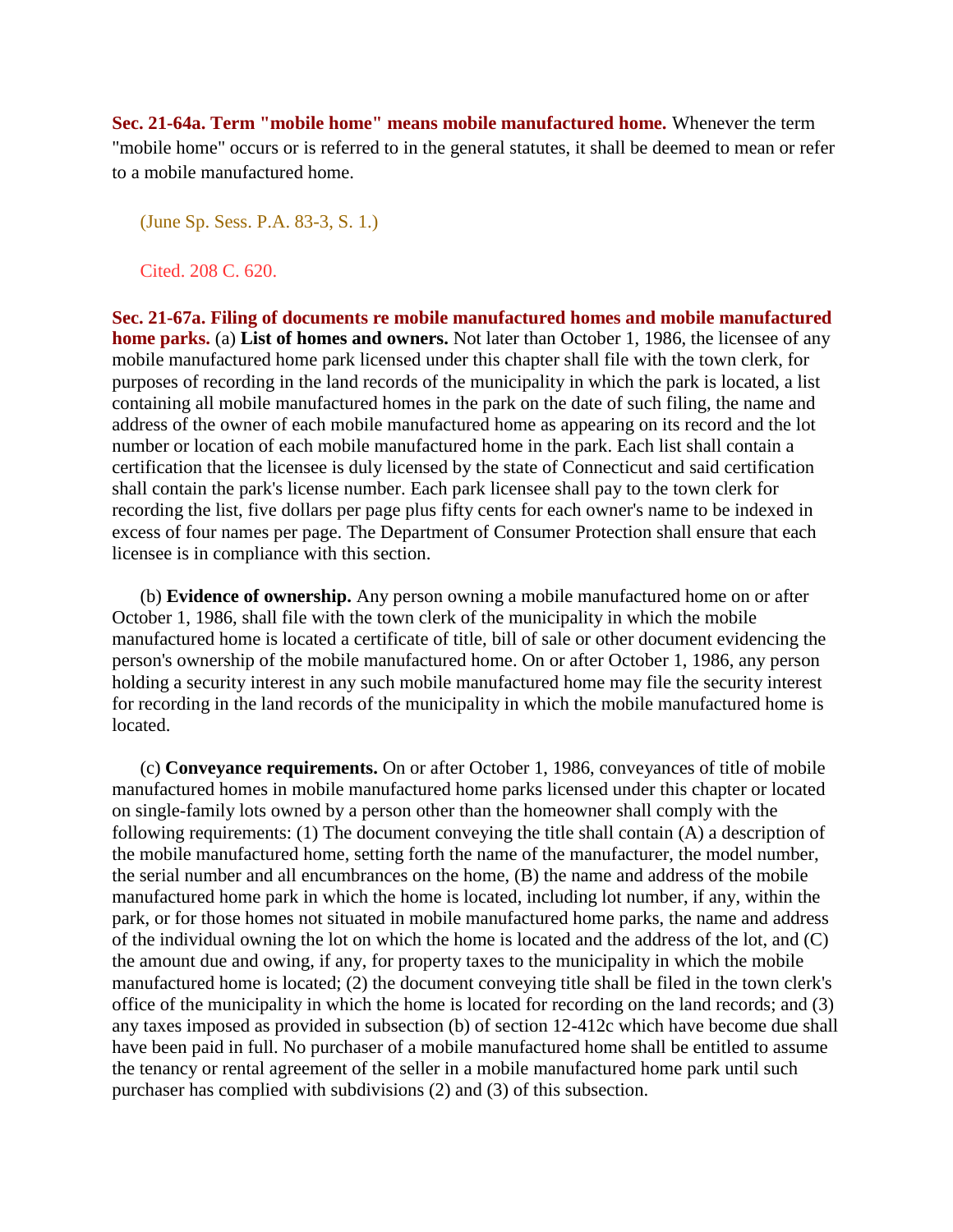(d) **Document transferring title.** Any document transferring title to a mobile manufactured home located in a mobile manufactured home park or on a single-family lot, when duly executed and recorded in accordance with subsection (c) of this section, shall have the force and effect of the equivalent statutory form deed as provided for in section 47-36c.

 (e) **Document creating encumbrance.** On or after October 1, 1986, any public documents purporting to create an encumbrance upon a mobile manufactured home, including, but not limited to, a mortgage, a security interest, a chattel mortgage or an attachment, shall be recorded in the town clerk's office of the municipality in which the home is located. The filing of any document on said land records evidencing the encumbrance and used to perfect the encumbrance under Connecticut's Uniform Commercial Code, shall be deemed compliance with subsection (b) of this section. Failure to comply with this section shall not in any way affect any security rights of the secured party in the mobile manufactured home, except that any document creating an encumbrance upon a mobile manufactured home after October 1, 1993, shall not be perfected under Connecticut's Uniform Commercial Code until the document has been recorded in the town clerk's office of the municipality in which the home was located.

 (f) **Removal statement.** Any owner of a mobile manufactured home located in a mobile manufactured home park or on a single-family lot who desires to remove such home from the park or lot in or on which it has been situated shall file for recording with the town clerk of said municipality a certificate substantially in the following form:

## MOBILE MANUFACTURED HOME REMOVAL STATEMENT

.... of ...., owner of (description of mobile manufactured housing being removed, containing name of manufacturer, model and serial number) which has the following encumbrances, .... and which mobile manufactured home has been situated at (name of park, if any, street address, town/city) hereby intends to remove said mobile manufactured home from (address) .... to the following location: ....

Signed this .... day of ...., 20... Witnessed by:

(Acknowledgment)

...., holder of the aforementioned security instrument/mortgage deed/lien/ attachment, hereby consents to the removal of the aforesaid home, subject to the condition that the aforesaid security instrument/mortgage/lien/ attachment shall remain in full force and effect thereon. ...., Tax Collector of the town of .... certifies that all property taxes due and payable with respect to the aforesaid mobile manufactured home have been paid in full.

....

Signed this .... day of ...., 20...